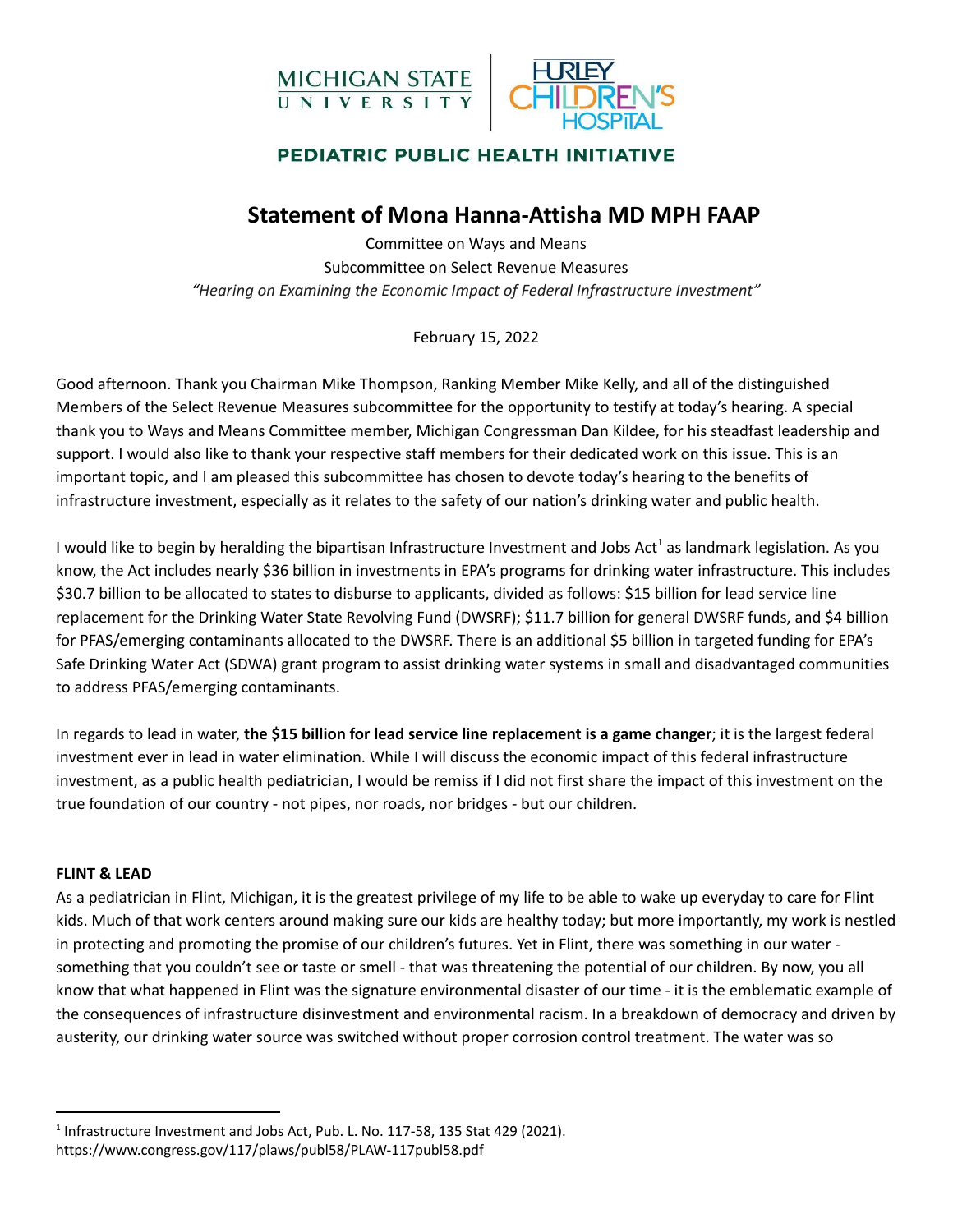# MICHIGAN STATE<br>UNIVERSITY



## PEDIATRIC PUBLIC HEALTH INITIATIVE

corrosive that it corroded engine parts at a Flint auto plant.<sup>2</sup> The corrosive water leached lead from our aged and outsized infrastructure into our drinking water, in the hundreds and thousands of parts per billion.<sup>3,4</sup> Hazardous waste levels of lead.

Science has taught us that there is **no safe level of lead exposure.**<sup>5,6,7</sup> A well-studied poison, lead is an irreversible neurotoxin - with lifelong, multisystem, and multigenerational impacts. Lead exposure diminishes intelligence, alters development and behavior, impacts growth and hearing and decades later, can manifest in adults with hypertension, kidney disease, dementia and more.<sup>8,9</sup> Besides the well-recognized neurodevelopmental and health implications of lead exposure, it can also cause adverse pregnancy outcomes including fetal death, prematurity, and small birth weight.<sup>10</sup>

I wish there was something I could prescribe to take away what happened in Flint; but when it comes to lead, the only cure is prevention. And that is why in Flint, after our infrastructure failure, our work has been about moving forward, to mitigate the impact of the crisis and to create a sanctuary where our children can recover and thrive. We are grateful for Congress's continued, bipartisan support of Flint's recovery, especially with your support of the CDC-funded Flint Registry - a built public health infrastructure asset to identify and support victims of the Flint water crisis and to share our best practices with similarly impacted communities.

#### **FLINTS EVERYWHERE: A HISTORIC FAILURE**

Our decades-long inaction to invest in infrastructure failed the children of Flint. However, our work has also been about shining a spotlight on the pervasive inadequacy of our drinking water infrastructure. The overall state of our country's

www.cdc.gov/nceh/lead/ACCLPP/Final\_Document\_030712.pdf.

https://doi.org/10.1542/peds.2016-1493

<sup>9</sup> Agency for Toxic Substances and Disease Registry. Toxic substances portal: Public health statement for lead. <sup>8</sup> National Institute of Environmental Health Sciences. Lead. https://www.niehs.nih.gov/health/topics/agents/lead/index.cfm

<sup>&</sup>lt;sup>2</sup> Fonger R. General Motors shutting off Flint River water at engine plant over corrosion worries. Oct 13, 2014. Updated Jan 20, 2019. mlive.com. https://www.mlive.com/news/flint/2014/10/general\_motors\_wont\_use\_flint.html

<sup>&</sup>lt;sup>3</sup> Pieper KJ, Martin R, Tang M, Walters L, Parks J, Roy S, Devine C, Edwards MA. Evaluating water lead levels during the Flint water crisis. *Environ Sci Technol*. 2018;52(15):8124-8132. https://doi.org/10.1021/acs.est.8b00791

<sup>4</sup> State of Michigan. Flint residential testing report - results collected through July 5, 2016.

https://www.michigan.gov/documents/flintwater/Test\_Results\_Flint\_Sorted\_by\_Lead\_Concentration\_513930\_7.pdf

<sup>5</sup> Centers for Disease Control and Prevention, Advisory Committee on Childhood Lead Poisoning Prevention. *Low Level Lead Exposure Harms Children: A Renewed Call for Primary Prevention*. Atlanta, GA: Centers for Disease Control and Prevention; 2012.

<sup>&</sup>lt;sup>6</sup> See, e.g., National Institute of Environmental Health Sciences, Lead,

https://www.niehs.nih.gov/health/topics/agents/lead/index.cfm

<sup>7</sup> AAP Council on Environmental Health. Prevention of childhood lead toxicity. *Pediatrics*. 2016;138(1):e20161493.

https://wwwn.cdc.gov/TSP/PHS/PHS.aspx?phsid=92&toxid=22

<sup>10</sup> Ettinger AS, Wengrovitz AG, eds. *Guidelines for the Identification and Management of Lead Exposure in Pregnant and Lactating Women*. Atlanta, GA: Centers for Disease Control and Prevention; 2010.

https://www.cdc.gov/nceh/lead/publications/leadandpregnancy2010.pdf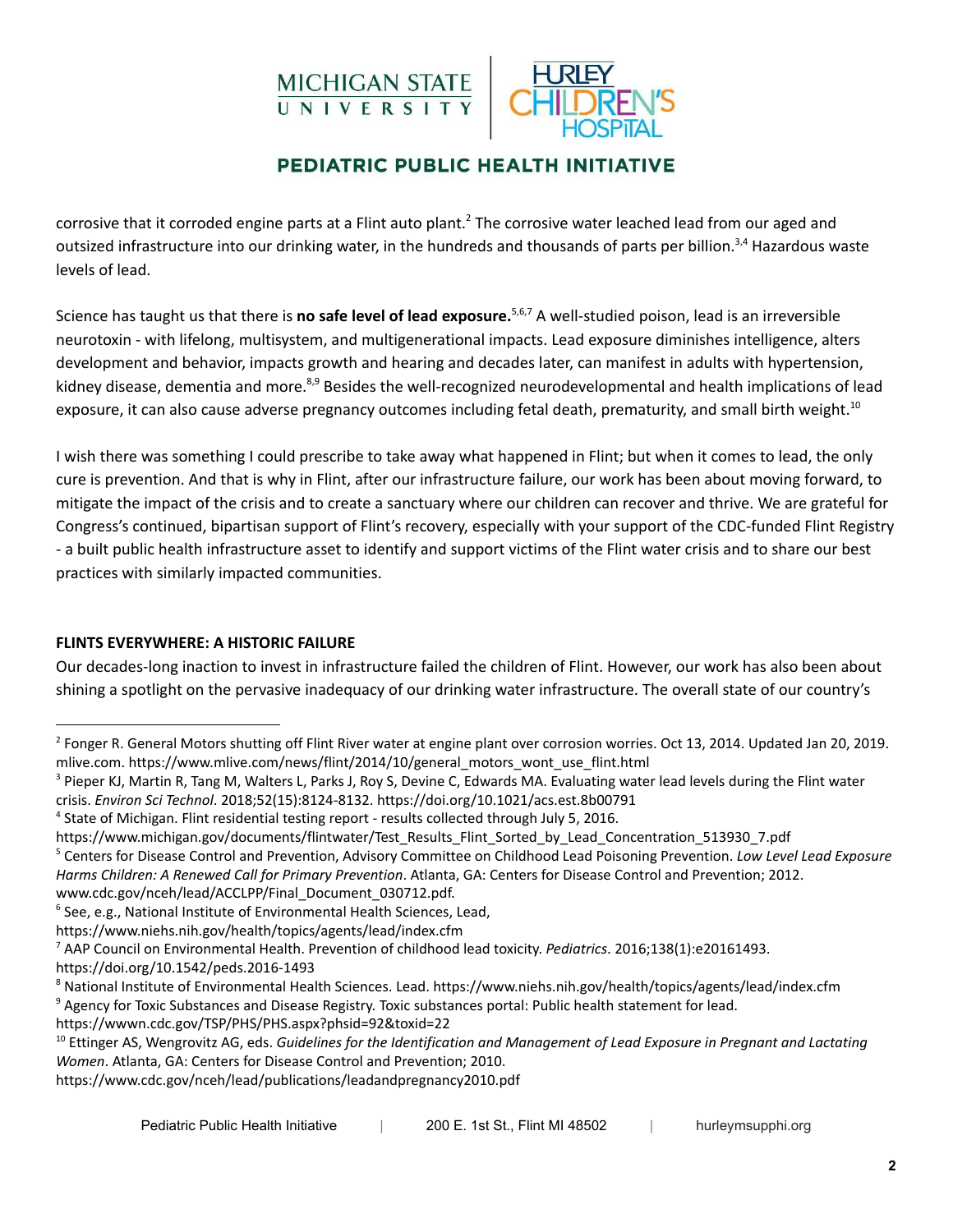



drinking water infrastructure is a national public health crisis. Flint's water crisis was an extreme case, but it was not the **first, the last, or the worst.** Here, in our nation's capital, there was an even worse lead-in-water crisis in the early 2000s. That crisis, at the heart of policy making, should have prompted the removal of lead pipes nationwide and robust investment in our drinking water infrastructure.

The United States was stubbornly slow to limit the use of lead in plumbing. The lead industry, the water industry, and even the plumbers' unions fought regulations.<sup>11</sup> Lead service lines were not restricted until 1986. Chicago, which has the most known lead service lines in the country at an estimated 400,000, was still requiring their installation until 1986.<sup>12</sup> Because there has been no regulatory requirement of a lead service line inventory, there is not an accurate national count. However, there are an estimated 6.5 to 10 million lead service lines nationally, with the greatest concentration of lead lines in the Midwest and Northeast.<sup>13,14</sup> Lead is in other plumbing materials, like solder, fixtures and faucets; however, when a lead service line is present, it is the greatest contributor of lead in the water.<sup>15,16,17</sup>

With so much lead in our national drinking water delivery system and with a chronically lax Lead and Copper Rule that does not even strive for lead-free water, millions of children continue to drink water through poisonous lead straws. The recommended best practice for lead exposure is primary prevention<sup>18</sup> - eliminating lead in the environment before a child is exposed. **The Infrastructure Investment and Jobs Act is primary prevention**; it is exactly what needs to be done to protect children - eliminating the source of lead before baby bottles and sippy cups are filled with lead-tainted water.

Beyond lead pipes, our overall drinking water infrastructure is old, fragile, and underfunded; and a constant threat to our public health. According to the American Society of Civil Engineers, the United States' drinking water infrastructure gets a

<sup>13</sup> United States Environmental Protection Agency Office of Water. *Lead and Copper Rule Revisions White Paper*. Washington, DC: EPA; Oct 2016. https://www.epa.gov/sites/production/files/2016-10/documents/508 Icr\_revisions\_white\_paper\_final\_10.26.16.pdf

<sup>11</sup> Rabin R. The lead industry and lead water pipes "A Modest Campaign". *Am J Public Health*. 2008;98(9):1584-1592. https://doi.org/10.2105/ajph.2007.113555

 $12$  Caine P. Chicago has more lead service pipes than any other US city, Illinois the most of any state. Mar 24, 2021. WTTW News. https://news.wttw.com/2021/03/24/chicago-has-more-lead-service-pipes-any-other-us-city-illinois-most-any-state

<sup>14</sup> Cornwell DA, Brown RA, Via SH. National survey of lead service line occurrence. *J Am Water Works Assoc*. 2016;108(4):E182-E191. <https://doi.org/10.5942/jawwa.2016.108.0086>

<sup>&</sup>lt;sup>15</sup> Lytle DA, Schock MR, Wait K, Cahalan K, Bosscher V, Porter A, Del Toral M. Sequential drinking water sampling as a tool for evaluating lead in flint, Michigan. *Water Res*. 2019;157:40-54. https://doi.org/10.1016/j.watres.2019.03.042

<sup>16</sup> Sandvig A, Kwan P, Kirmeyer G, Maynard B, Mast D, Trussell RR, Trussell S, Cantor A, Prescott A. *Contribution of Service Line and Plumbing Fixtures to Lead and Copper Rule Compliance Issues*. AWWA Research Foundation; 2008. Report No. 91229. https://archive.epa.gov/region03/dclead/web/pdf/91229.pdf

<sup>17</sup> Tully J, DeSantis MK, Schock MR. Water quality-pipe deposit relationships in Midwestern lead pipes. *AWWA Water Sci*. 2019;1(2): e1127. https://doi.org/10.1002/aws2.1127

<sup>&</sup>lt;sup>18</sup> Centers for Disease Control and Prevention. Childhood lead poisoning prevention: Lead poisoning prevention. https://www.cdc.gov/nceh/lead/prevention/default.htm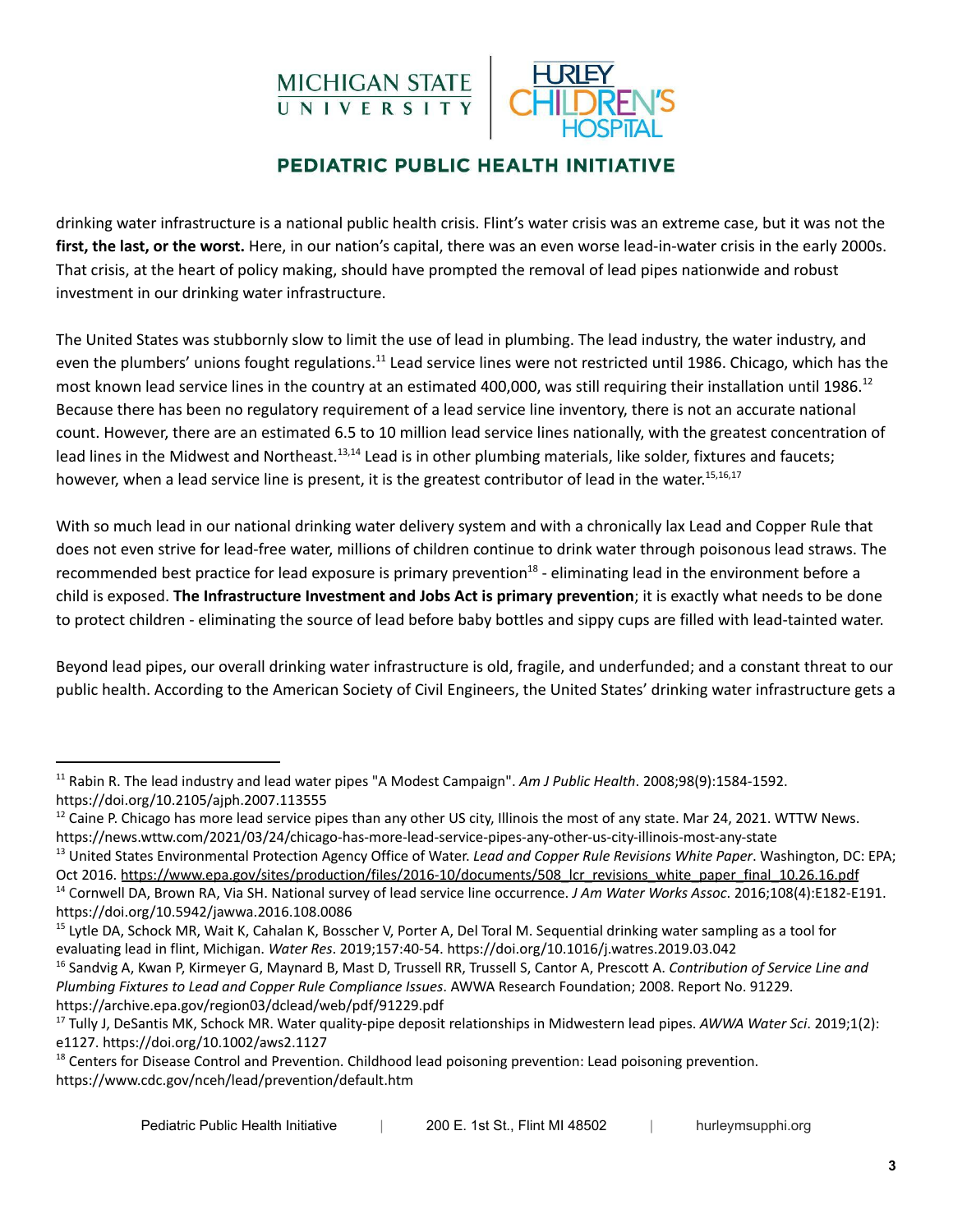



barely passing grade of "C-."<sup>19</sup> Many remote, rural, and tribal communities completely lack access to safe and reliable drinking water. Emerging contaminants, like the "forever chemicals" PFAS, are increasingly being recognized throughout our nation's drinking water; Michigan has the most identified PFAS contaminated drinking water sites in the country (largely due to aggressive testing).<sup>20</sup> PFAS exposure has been associated with multiple health conditions including cancer, immunodeficiency, and hormone disruption.<sup>21</sup> In addition, our outdated and poor water infrastructure system is increasingly stressed by climate change-induced extreme weather conditions. For example, the recent power outages associated with the "Texas Freeze" resulted in the disruption of 800 public water systems servicing 13.1 million people.<sup>22</sup> The images of water bottles being used for bathing babies and brushing teeth were eerily similar to Flint's crisis. **Time** and time again, failures to invest in our drinking water infrastructure continue to impact our public health.

#### **FLINT HAS BECOME A NATIONAL MODEL: THE TIME IS NOW**

As much as the story of Flint is the story of a failure of our drinking water infrastructure and decision making, it is also a story of how we can do better, especially on behalf of our children. That is what we are trying to model in Flint and that is why I am so excited to be here with you today celebrating the benefits of the Infrastructure Law. Following the examples of Madison, Wisconsin and Lansing, Michigan and a handful of other cities, Flint will soon replace all their lead pipes. Another post-crisis city, Newark, New Jersey may finish replacing their lead pipes before Flint. Utilizing the expertise of a workforce of highly skilled plumbers and pipefitters, Flint and Newark are both replacing lead pipes faster than previously thought possible. As a pediatrician, I know that families with good-paying jobs are one of the most potent medications we can prescribe. With an over 60% child poverty rate in Flint,<sup>23</sup> the deleterious consequences of child poverty and income inequality also manifest in the bodies and blunted potential of children. That is why we must require prevailing wages for this important work.

But it shouldn't take crises to reactively ensure safe drinking water or living wage jobs. As such, Michigan's model Lead and Copper Rule now mandates the proactive replacement of all the state's lead pipes by 2041, yet funding for this work at the state and local level was always precarious.<sup>24</sup> Despite best intentions, states and cities have not and cannot afford to do this work alone, nor do they have the capacity and resources to do this work as quickly as possible. **Finally, the**

https://www.atsdr.cdc.gov/pfas/index.html

<sup>23</sup> State of Flink Kids. Young children living below poverty level: Flint, 2015-2019.

<sup>&</sup>lt;sup>19</sup> American Society of Civil Engineers. 2021 Report Card for America's Infrastructure: Drinking water. https://infrastructurereportcard.org/cat-item/drinking-water/

 $^{20}$  Gardner P. Michigan has more PFAS sites than other states. There's a reason. Aug 25, 2019. Updated Aug 26, 2019. mlive.com.

https://www.mlive.com/news/2019/08/michigan-has-more-pfas-sites-than-other-states-theres-a-reason.html

 $21$  Agency for Toxic Substances and Disease Registry. Per- and polyfluoroalkyl substances (PFAS) and your health.

 $^{22}$  Healy J, Fausset R, Dobbins J. Cracked pipes, frozen wells, offline treatment plants: A Texan water crisis. Feb 18, 2021. Updated Feb 20, 2021. NYT.com. https://www.nytimes.com/2021/02/18/us/texas-water-crisis-winter-storm.html

http://www.stateofflintkids.com/indicators/index/view?indicatorId=532&localeId=139057

<sup>&</sup>lt;sup>24</sup> University of Michigan Lead and Copper Project. What you need to know about Michigan's 2018 Lead and Copper Rule. http://graham.umich.edu/project/revised-lead-and-copper-rule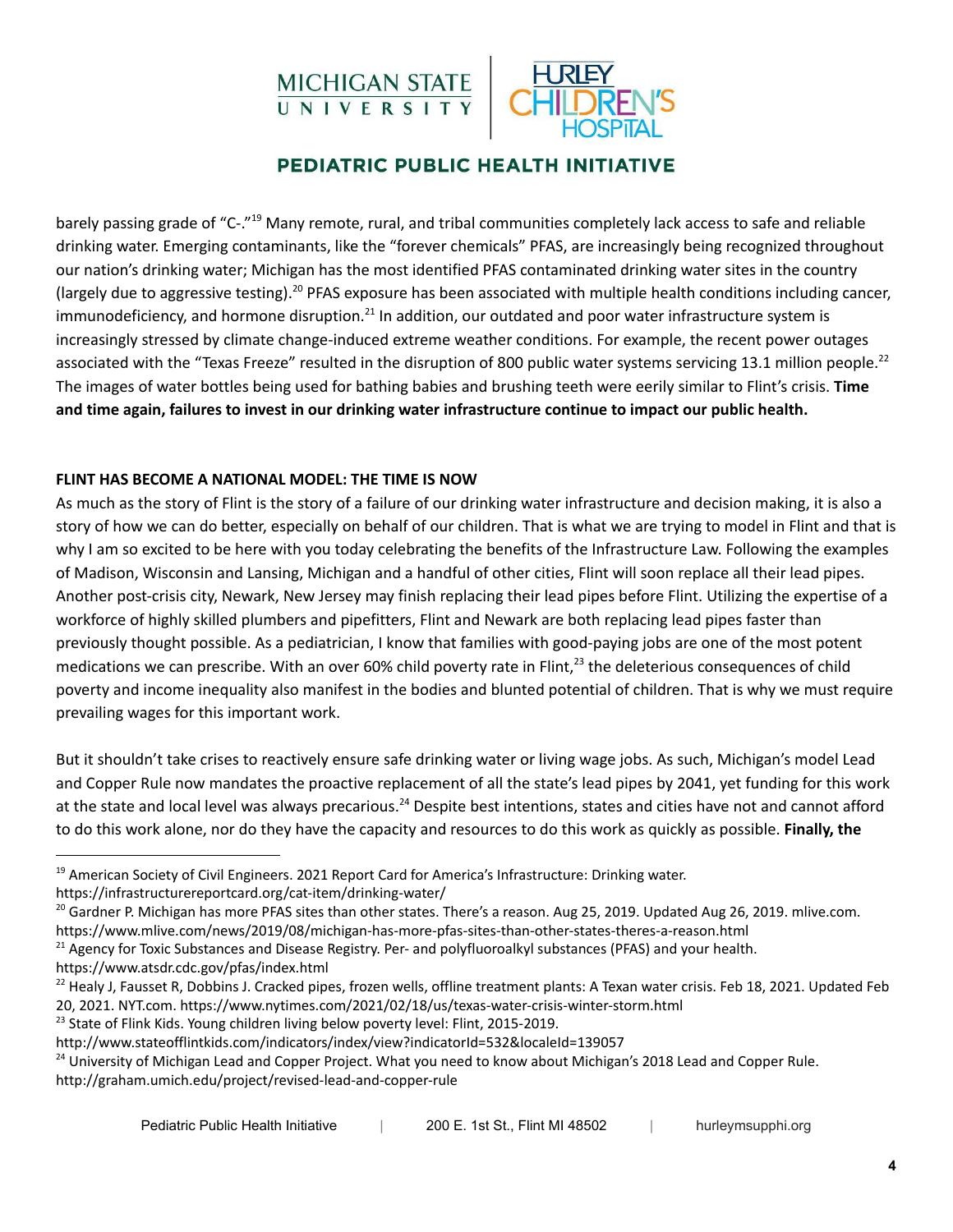

Infrastructure Law provides resources to remove lead service lines and to prevent future generations of children from **suffering lead's silent toxicity.** It is only with the full funding, requirements, and support of the federal government that the millions of lead pipes in this country can be efficiently replaced. Every day that goes by is a missed opportunity.

In addition to removing lead pipes, the federal funding to upgrade and modernize our drinking water infrastructure is critical. From preventing, identifying, and remediating emerging contaminants like PFAS to ensuring safe drinking water during extreme weather conditions, investments in water infrastructure directly impact our public's health.

#### **AN EQUITY AND JUSTICE ISSUE**

In cities, both rural and urban areas of this country, communities of color are more likely to suffer the environmental and health injustice of poorer water quality and increased drinking water violations.<sup>25</sup> Public water utilities further widen these disparities by *charging* individuals for lead pipe replacement on their own property, turning safe drinking water into a privileged luxury for affluent residents who can afford it. The consequence is worse quality of water for communities and households without means, which disproportionately impacts low income people and people of color.  $^{26}$  As an added burden, many of the poorest and most vulnerable individuals spend their limited resources on costly bottled water and filtration systems. In fact, following the Flint water crisis, bottled water outsold soda for the first time in our nation. 27

It is well recognized that poor and predominantly children of color disproportionately suffer from lead exposure and, consequently, its pernicious and potentially life-altering impacts. In addition to the exposures I've highlighted through drinking water, children also face exposure to lead from other sources, including lead-based paint and lead in soil from legacy industrial uses. These exposures compound and add to those from drinking water, and also disproportionately affect children of color and those in low-income families. This means that the deleterious health and neurodevelopmental manifestations of lead exposure are further concentrated in children and communities who are already struggling with other systemic inequities such as historic disinvestment in minority neighborhoods, and access to safe affordable housing, quality education, nutrition, and health care. According to a recent CDC publication, "the

<sup>&</sup>lt;sup>25</sup> Natural Resources Defense Council. New drinking water report: Communities of color more likely to suffer drinking water violations for years. Sept 24, 2019. https://www.nrdc.org/media/2019/190924

<sup>&</sup>lt;sup>26</sup> Baehler KJ, McGraw M, Aquino MJ, Heslin R, McCormick L, Neltner T. Full lead service line replacement: A case study of equity in environmental remediation. *Sustainability*. 2022;14(1):352. https://doi.org/10.3390/su14010352

<sup>&</sup>lt;sup>27</sup> Shoup M. Bottled water surpasses soda in consumption with 86% purchase rate among Americans. Mar 13, 2017. BeverageDaily. https://www.beveragedaily.com/Article/2017/03/13/Bottled-water-surpasses-soda-in-consumption-for-the-first-time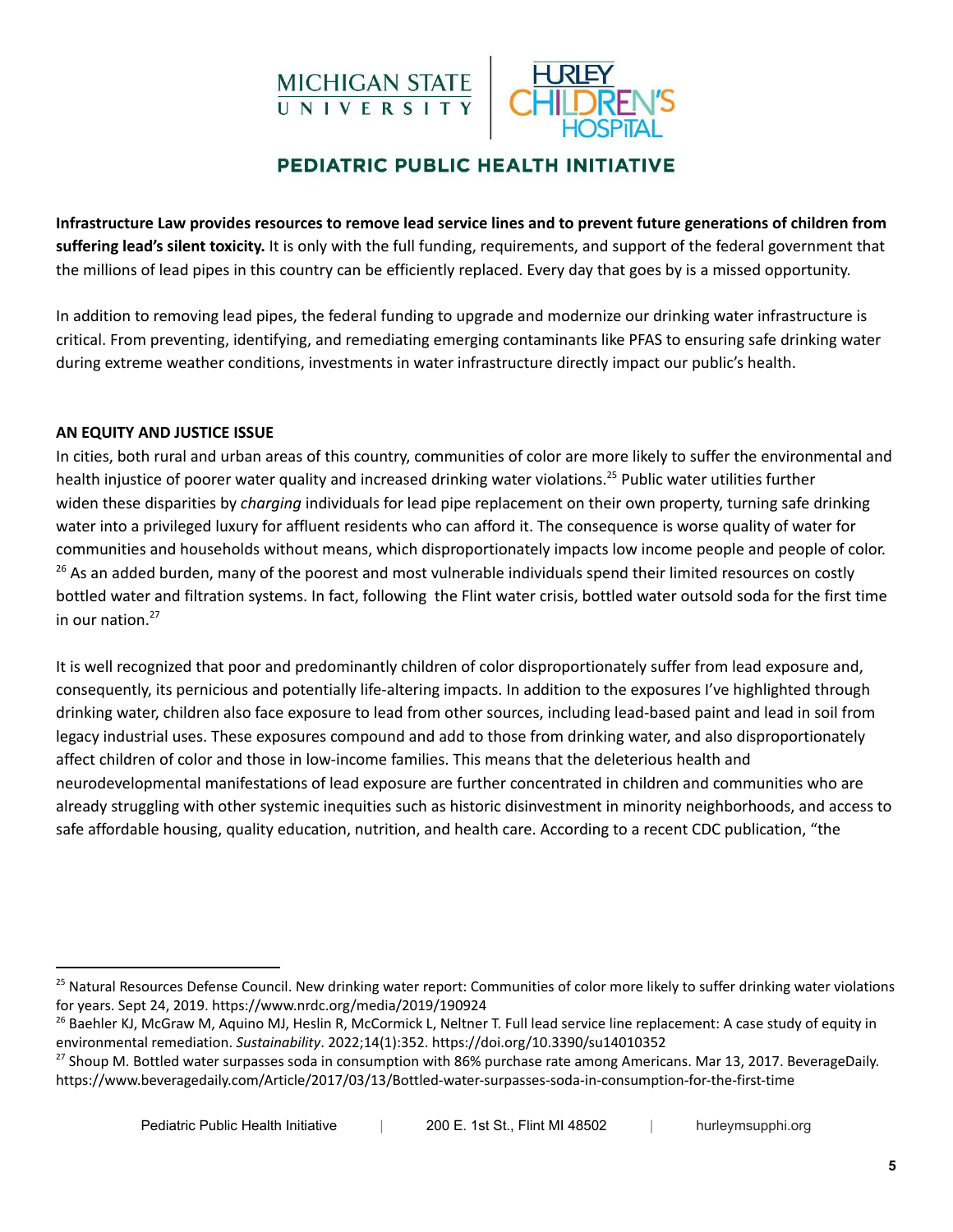# MICHIGAN STATE<br>UNIVERSITY



## PEDIATRIC PUBLIC HEALTH INITIATIVE

pernicious and irreversible effects of lead exposures perpetuate ongoing structural inequities and injustices.<sup>28</sup> Thus, lead exposure can be considered both a result and cause of health inequity and environmental injustice."<sup>29</sup>

Drinking water infrastructure work, and especially lead pipe replacement work, should be prioritized in historically disadvantaged communities. This will serve to actively implement the administration's environmental justice priorities. Drinking water infrastructure investments are not just about pipes and plumbing, but about people and our potential **to address historic and socioeconomic disparities.**

#### **THE COST OF INACTION & THE RETURN ON INVESTMENT**

This hearing is fundamentally about dollars and some have argued about the cost of the Infrastructure Investment Act. I want to emphasize that the significant cost of *inaction* was unaffordable. Besides the incalculable cost to the health and development of children, the economic costs of preventable lead in water exposure includes lost future worker productivity and earnings and greater health care, mental health, criminal justice, and special education costs. The costs of inaction are borne by everyone, including federal and state government budgets, which are affected by increased health care needs and lost future tax revenues from reduced earnings. When the long-term benefits for children are included in the societal savings of lead pipe elimination, it has been estimated that **every lead pipe replaced can generate up to \$9,900 in economic benefits**.<sup>30</sup> When compared to the cost of replacement, this equates to a 33% societal return on investment (ROI). As a result, this initial \$15 billion investment in lead service line replacement **across the US is expected to generate a net societal return of \$4.95 billion dollars.** Moreover, the targeting of this investment with priority for disadvantaged communities and low-income homeowners and renters puts the investment where it's needed most as research has shown lead exposure risks and blood lead levels are typically greatest in these areas.

In addition, repairing water infrastructure problems after they occur (crises, water main breaks, leaks, contamination, power outages, etc) is more costly and less effective than proactive investment in the "pipeline inventories to replace the aging infrastructure."<sup>31</sup> Simply put, this robust investment in our drinking water infrastructure makes economic sense.

<sup>28</sup> Sampson RJ, Winter AS. The racial ecology of lead poisoning: Toxic inequality in Chicago Neighborhoods, 1995-2013. *Du Bois Review: Social Science Research on Race*. 2016;13(2):261-283. https://doi.org/10.1017/S1742058X16000151

<sup>&</sup>lt;sup>29</sup> Ruckart PZ, Jones RL, Courtney JG, LeBlanc TT, Jackson W, Karwowski MP, Cheng PY, Allwood P, Svendsen ER, Breysse PN. Update of the blood lead reference value — United States, 2021. *MMWR Morb Mortal Wkly Rep*. 2021;70(43):1509-1512. https://doi.org/10.15585/mmwr.mm7043a4

<sup>30</sup> The Health Impact Project. *10 Policies to Prevent and Respond to Childhood Lead Exposure: An Assessment of the Risks Communities Face and Key Federal, State, and Local Solutions*. Washington, DC: The Pew Charitable Trusts; Aug 2017. https://www.pewtrusts.org/-/media/assets/2017/08/hip\_childhood\_lead\_poisoning\_report.pdf

<sup>&</sup>lt;sup>31</sup> Ambler A. The economics of water main failures. Apr 13, 2020. Water Finance & Management.

https://waterfm.com/the-economics-of-water-main-failures/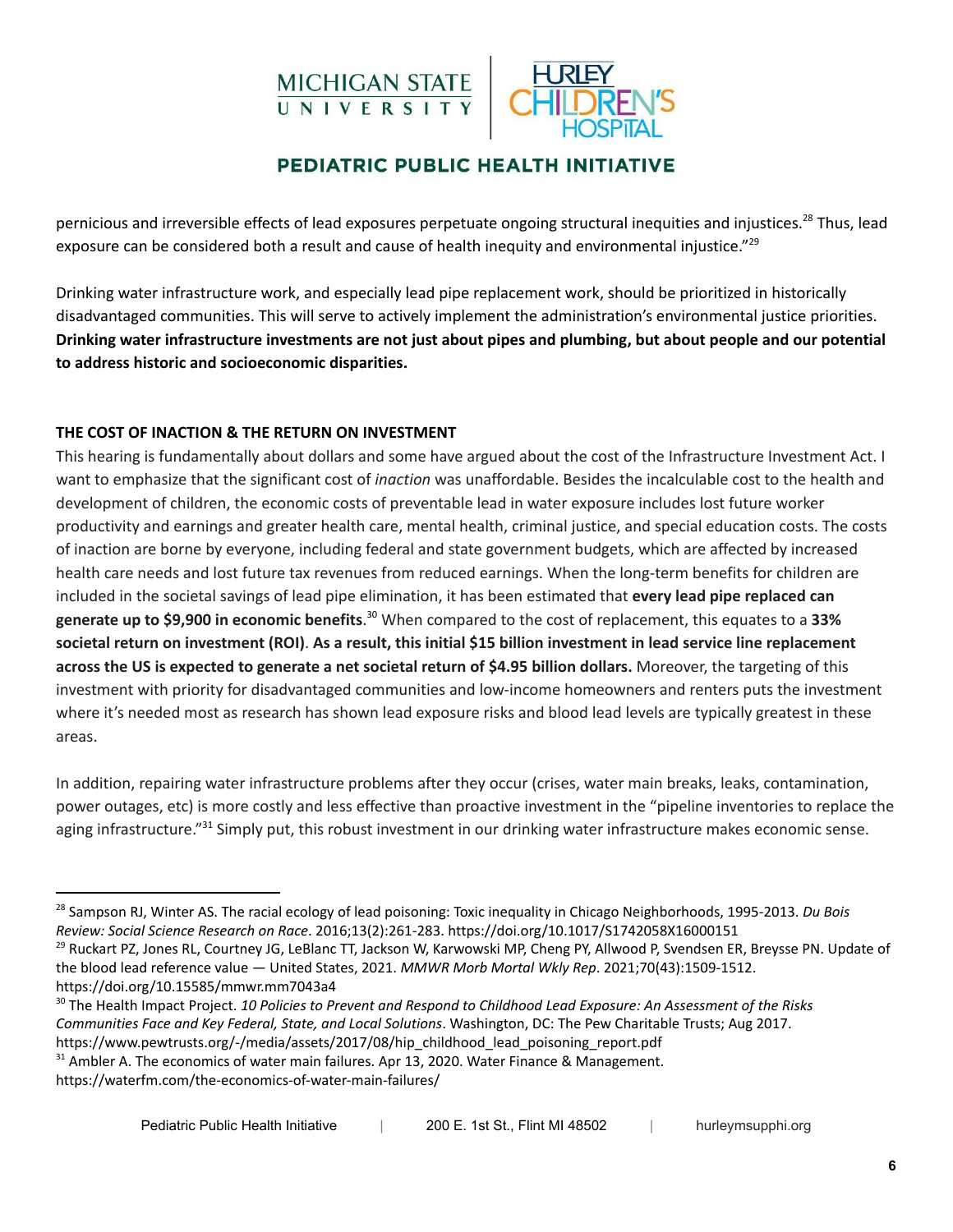



#### **UNFINISHED WORK**

I am thrilled about this once-in-a-generation investment in water infrastructure; however, we cannot wait another generation to complete this work. Contrary to President Biden's initial infrastructure proposal in 2021,<sup>32</sup> the Infrastructure Investment and Jobs Act will not be sufficient to replace 100% of our nation's lead pipes. The House-passed Build Back Better (BBB) Act includes an additional \$10 billion for lead service line replacement and lead in school water funding. I encourage ongoing deliberations with the Senate and am hopeful that any pared-back version of the BBB would retain this additional funding and make good on the promise of eliminating all lead service lines in this country, both for the critical human impact and to capture the additional return on investment. Alternatively, a stand-alone bill to finish the work should be considered.

In addition, lead in water is only one source of lead; children are also poisoned by other sources of lead (paint, dust, soil, aviation fuel, bullets, etc). Robust primary prevention investments are necessary and achievable to eliminate all sources of lead. According to a recent report, the maximum potential future economic benefits of eliminating all sources of lead before children are exposed, "could reach \$84 billion."<sup>33</sup>

I also support efforts to further clarify and strengthen the enacted Infrastructure Investment and Jobs Act by encouraging the administration to 1) require completing lead service line replacement as soon as possible - at least within 10 years and offer technical assistance and workforce development to disadvantaged communities that may not be as "shovel ready" as other well-resourced communities, 2) allocate funding based on the estimated number of lead service lines in each state, 3) prioritize disadvantaged communities since this funding does not replace 100% of lead pipes, 4) provide this funding as grants (not loans) and bar programs from requiring residents to pay for their replacements, and 5) ban partial line replacements. Partial lead line replacements can result in higher lead contamination after replacement and have been advised against by the EPA's Science Advisory Board.<sup>34</sup> The 2021 Lead and Copper Rule Revisions do not allow partial lead service line replacements to be counted towards replacement goals.<sup>35</sup> Similarly, the Department of the Treasury's recent rule for funding under the American Rescue Plan Act prohibits funding for partial lead service line replacements. 36

<sup>33</sup> The Health Impact Project. *10 Policies to Prevent and Respond to Childhood Lead Exposure: An Assessment of the Risks Communities Face and Key Federal, State, and Local Solutions*. Washington, DC: The Pew Charitable Trusts; Aug 2017. https://www.whitehouse.gov/briefing-room/statements-releases/2021/03/31/fact-sheet-the-american-jobs-plan/

https://www.pewtrusts.org/-/media/assets/2017/08/hip\_childhood\_lead\_poisoning\_report.pdf

<sup>32</sup> The White House. *Fact Sheet: The American Jobs Plan*. Mar 31, 2021.

<sup>34</sup> EPA Science Advisory Board. *Science Advisory Board Evaluation of the Effectiveness of Partial Lead Service Line Replacements*. EPA; September 2011. EPA-SAB-11-015.

<sup>&</sup>lt;sup>35</sup> National Primary Drinking Water Regulations: Lead and Copper Rule Revisions, 86 Fed. Reg. 4198 (January 15, 2021). https://www.govinfo.gov/content/pkg/FR-2021-01-15/pdf/2020-28691.pdf https://www.epa.gov/sites/default/files/2015-09/documents/sab\_evaluation\_partial\_lead\_service\_lines\_epa-sab-11-015.pdf

<sup>&</sup>lt;sup>36</sup> Coronavirus State and Local Fiscal Recovery Funds, 87 Fed. Reg. 4338 (January 27, 2022).

https://www.govinfo.gov/content/pkg/FR-2022-01-27/pdf/2022-00292.pdf